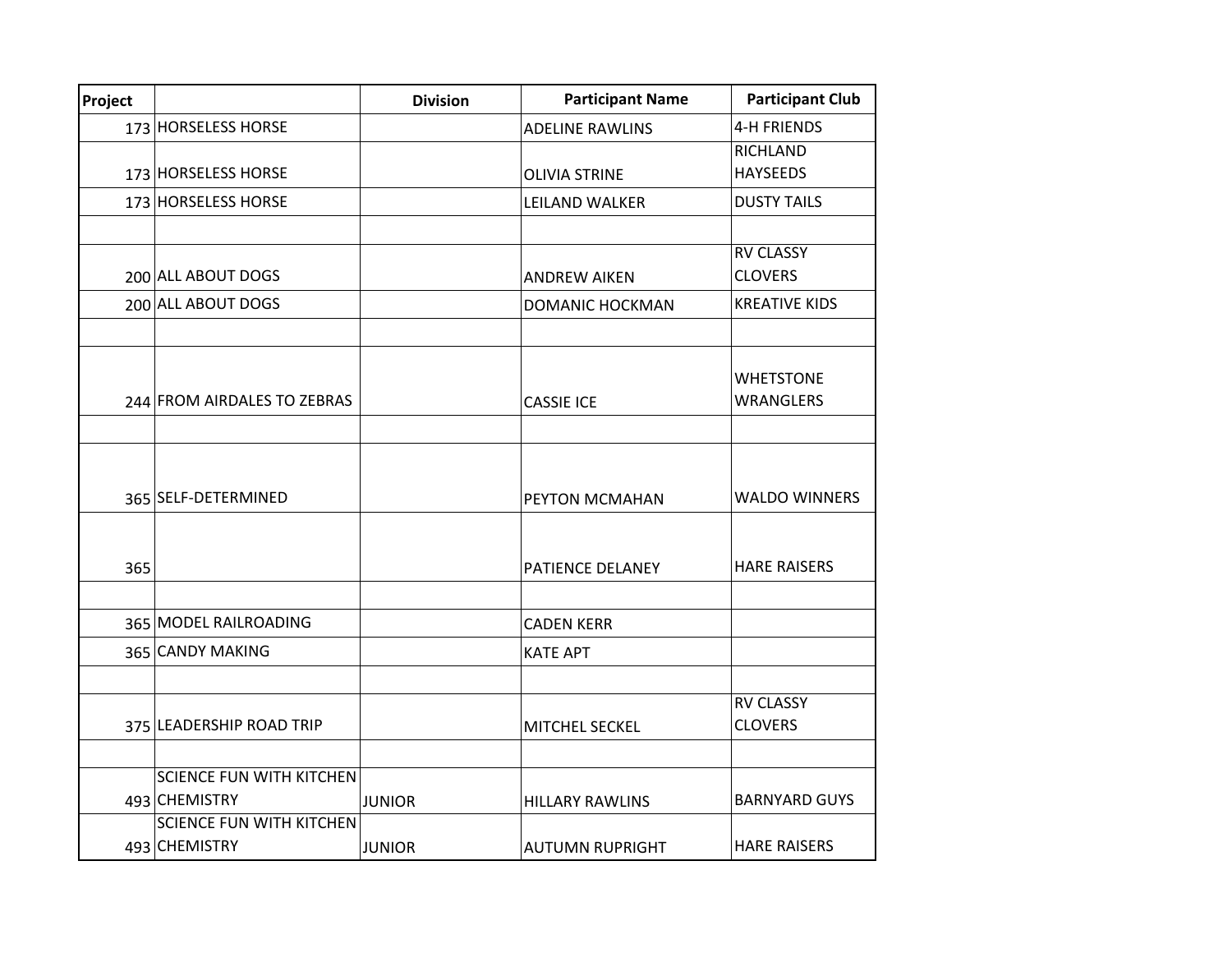| <b>SCIENCE FUN WITH KITCHEN</b> |                       |                           |                                    |
|---------------------------------|-----------------------|---------------------------|------------------------------------|
| 493 CHEMISTRY                   | <b>JUNIOR</b>         | MILEE GUY                 | PROSPECT EXPRESS                   |
|                                 |                       |                           | <b>GREEN CAMP</b>                  |
| 496 MY FAVORITE THINGS          |                       | <b>ADRIAN STARCHER</b>    | <b>SHAMROCKS</b>                   |
|                                 |                       |                           |                                    |
|                                 |                       |                           |                                    |
| 497 SCRAPBOOKING                | <b>JUNIOR</b>         | <b>OLIVIA PRATT</b>       | <b>KREATIVE KIDS</b>               |
| 497 SCRAPBOOKING                | <b>JUNIOR</b>         | JT ISSLER                 | <b>WALDO WINNERS</b>               |
| 497 SCRAPBOOKING                | <b>JUNIOR</b>         | <b>BRIAR WATTS-RETTIG</b> | <b>DUSTY TAILS</b>                 |
|                                 |                       |                           |                                    |
|                                 |                       |                           | <b>PROSPECT</b>                    |
| 497 SCRAPBOOKING                | <b>JR SECOND YEAR</b> | <b>KATE APT</b>           | <b>EXPLORERS</b>                   |
|                                 |                       |                           | <b>MARION LUCKY</b>                |
| 497 SCRAPBOOKING                | <b>JR SECOND YEAR</b> | <b>MORGAN ELLIOTT</b>     | <b>CLOVERS</b>                     |
| 497 SCRAPBOOKING                | <b>JR SECOND YEAR</b> | <b>AVAH STEELE</b>        | WRANGLERS                          |
| 497 SCRAPBOOKING                | <b>JR SECOND YEAR</b> | RILEY ENDICOTT            | <b>ECHOING HOOFS</b>               |
|                                 |                       |                           | <b>MORRAL FARMERS</b>              |
| 497 SCRAPBOOKING                | <b>JR SECOND YEAR</b> | <b>ADDISON HENSEL</b>     | & FRIENDS                          |
|                                 |                       |                           |                                    |
|                                 |                       |                           |                                    |
| 497 SCRAPBOOKING                | <b>SENIOR</b>         | <b>BEKAH MUSELIN</b>      | <b>TEAM AWESOME</b>                |
|                                 |                       |                           |                                    |
| 497 SCRAPBOOKING                | <b>SENIOR</b>         | <b>CAITLYN THIEL</b>      | <b>MORRAL FARMERS</b><br>& FRIENDS |
|                                 |                       |                           |                                    |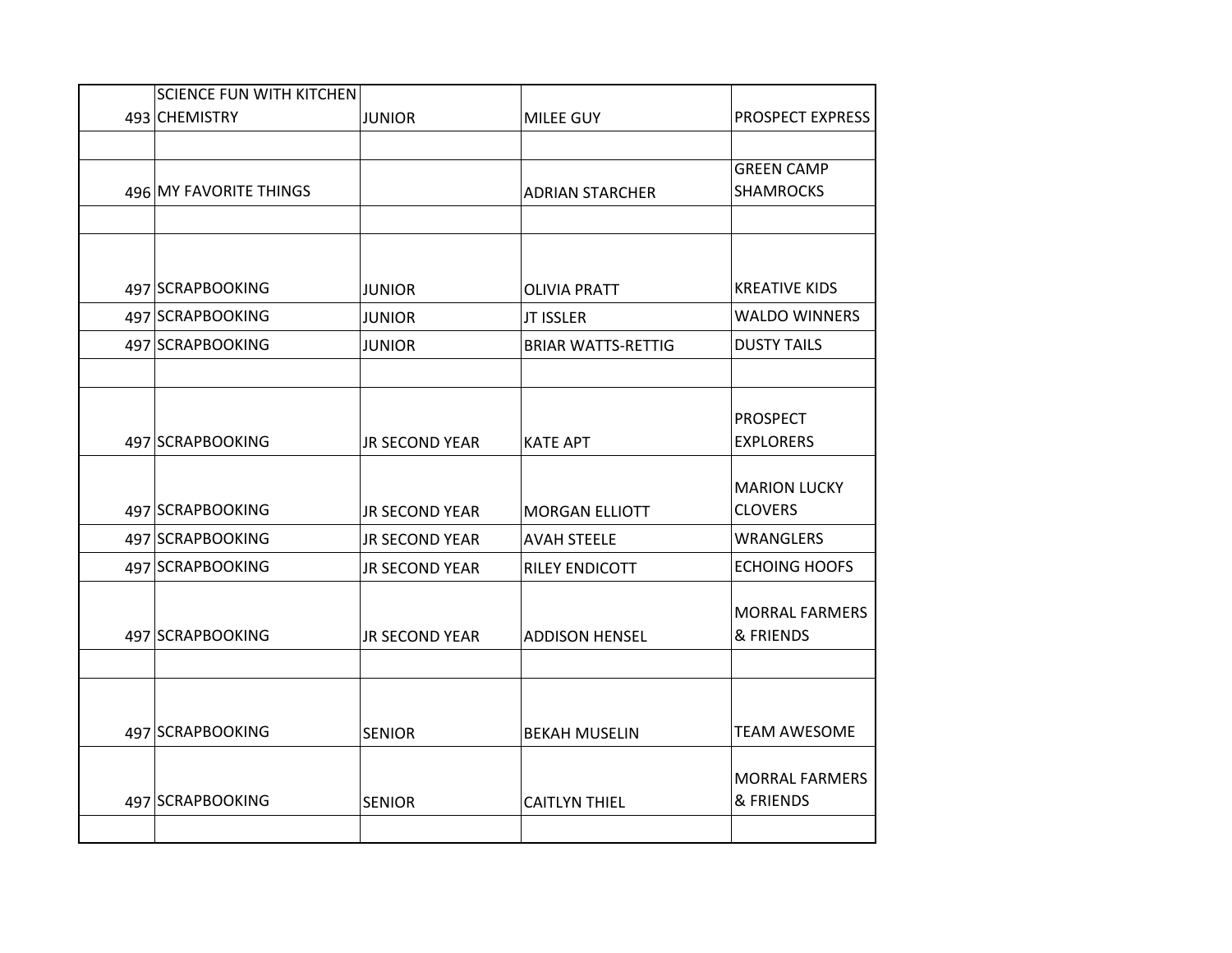| 501 ROCKETS AWAY            |               | <b>CARTER RAWLINS</b>   | <b>BARNYARD GUYS</b>               |
|-----------------------------|---------------|-------------------------|------------------------------------|
| 501 ROCKETS AWAY            |               | <b>MADISON CARVER</b>   | <b>WRANGLERS</b>                   |
|                             |               |                         |                                    |
| 502 SCIENCE FUN WITH FLIGHT | <b>JUNIOR</b> | NICHOLAS ROSTON         | <b>WRANGLERS</b>                   |
| 502 SCIENCE FUN WITH FLIGHT | <b>JUNIOR</b> | <b>ANDREW AIKEN</b>     | <b>CLASSY CLOVERS</b>              |
|                             |               |                         | <b>MARION CO SHARP</b>             |
| 503 ROCKETS AWAY            |               | ZANE VANGUNDY           | <b>SHOOTERS</b>                    |
| 503 ROCKETS AWAY            |               | <b>TREVOR BISHOP</b>    | <b>RV CLASSY</b><br><b>CLOVERS</b> |
|                             |               |                         |                                    |
|                             |               |                         |                                    |
| 507 ROBOTICS WITH LEGO EV3  |               | <b>LOGAN ISLER</b>      | FARM-N-FRIENDS                     |
|                             |               |                         |                                    |
| 508 ROBOTICS 2; EV3N MORE   |               | <b>PAUL GURVERICK</b>   | <b>RV CLASSY</b><br><b>CLOVERS</b> |
|                             |               |                         |                                    |
| 529 WIRED FOR POWER         |               | <b>KOLBY WASSERBECK</b> | <b>BARNYARD BUNCH</b>              |
|                             |               |                         |                                    |
| <b>SCIENCE FUN WITH</b>     |               |                         |                                    |
| 531 ELECTRICITY             |               | <b>BLAKE AIKEN</b>      | <b>CLASSY CLOVERS</b>              |
|                             |               |                         |                                    |
|                             |               |                         | <b>BIG ISLAND</b>                  |
| 541 CRANK IT UP             | <b>JUNIOR</b> | <b>COLTON LONG</b>      | <b>ACHIEVER</b>                    |
|                             |               |                         |                                    |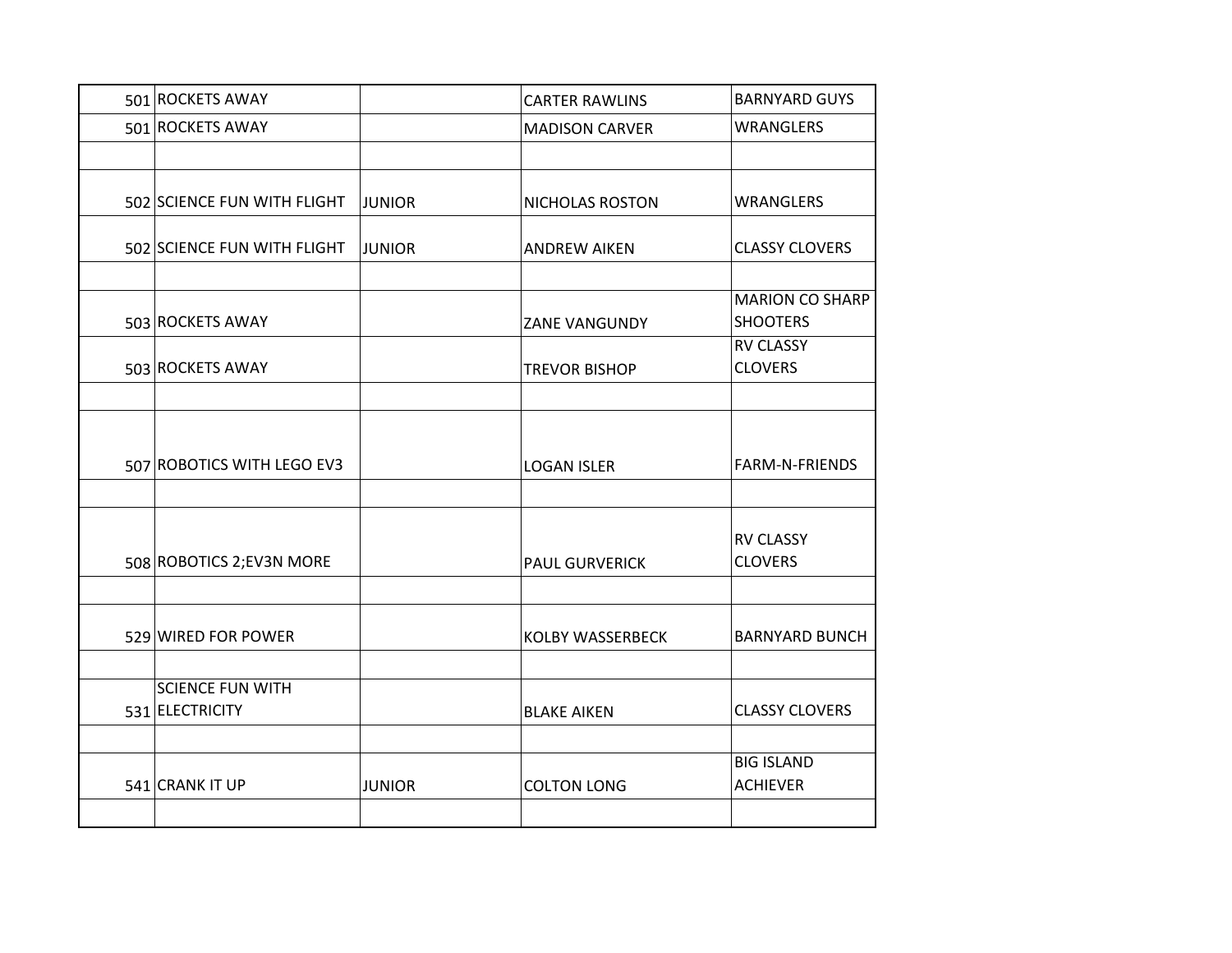| 542 WARM IT UP           | <b>JUNIOR</b> | <b>LOGAN EDINGTON</b>   | <b>WALDO WINNERS</b>                  |
|--------------------------|---------------|-------------------------|---------------------------------------|
|                          |               |                         |                                       |
| YOUNG ENGINEERS IN       |               |                         | <b>PROSPECT</b>                       |
| 550 SLOAR ENERGY         |               | <b>MAXWELL RUSSELL</b>  | <b>EXPLORER</b>                       |
|                          |               |                         |                                       |
|                          |               |                         | <b>RV CLASSY</b>                      |
| 556 MEASURING UP         | <b>JUNIOR</b> | <b>LUKE GARVERICK</b>   | <b>CLOVERS</b>                        |
| 556 MEASURING UP         | <b>JUNIOR</b> | <b>EMMA CHILES</b>      | <b>COUNTY REBELS</b>                  |
|                          |               |                         |                                       |
|                          |               |                         | PLEASANT                              |
| 557 MAKING THE CUT       | <b>JUNIOR</b> | <b>KENZLEY DAVIS</b>    | <b>FARMERS</b>                        |
|                          |               |                         |                                       |
|                          |               |                         | <b>RV CLASSY</b>                      |
| 558 NAILING IT TOGETHER  | <b>SENIOR</b> | <b>PAUL GARVERICK</b>   | <b>CLOVERS</b>                        |
| 558 NAILING IT TOGETHER  |               | <b>ANTON SCHWADERER</b> | <b>PURPLE RIBBON</b>                  |
|                          |               |                         | <b>RICHLAND</b>                       |
| 558 NAILING IT TOGETHER  |               | <b>BEN WAGNER</b>       | <b>HAYSEEDS</b>                       |
|                          |               |                         | <b>BIG ISLAND</b><br><b>ACHIEVERS</b> |
| 558 NAILING IT TOGETHER  | <b>JUNIOR</b> | <b>ANDREW LOWLY</b>     |                                       |
|                          |               |                         |                                       |
|                          |               |                         |                                       |
| 584 FOCUS ON PHOTOGRAPHY | <b>JUNIOR</b> | <b>JOSSLYN CARLYLE</b>  | <b>LUCKY CLOVERS</b>                  |
|                          |               |                         |                                       |
|                          |               |                         | <b>WHETSTONE</b><br><b>WRANGLERS</b>  |
|                          |               | <b>NATHAN RABUN</b>     |                                       |
|                          |               | <b>ANDREW DEEM</b>      | <b>WALDO WINNERS</b>                  |
|                          |               |                         |                                       |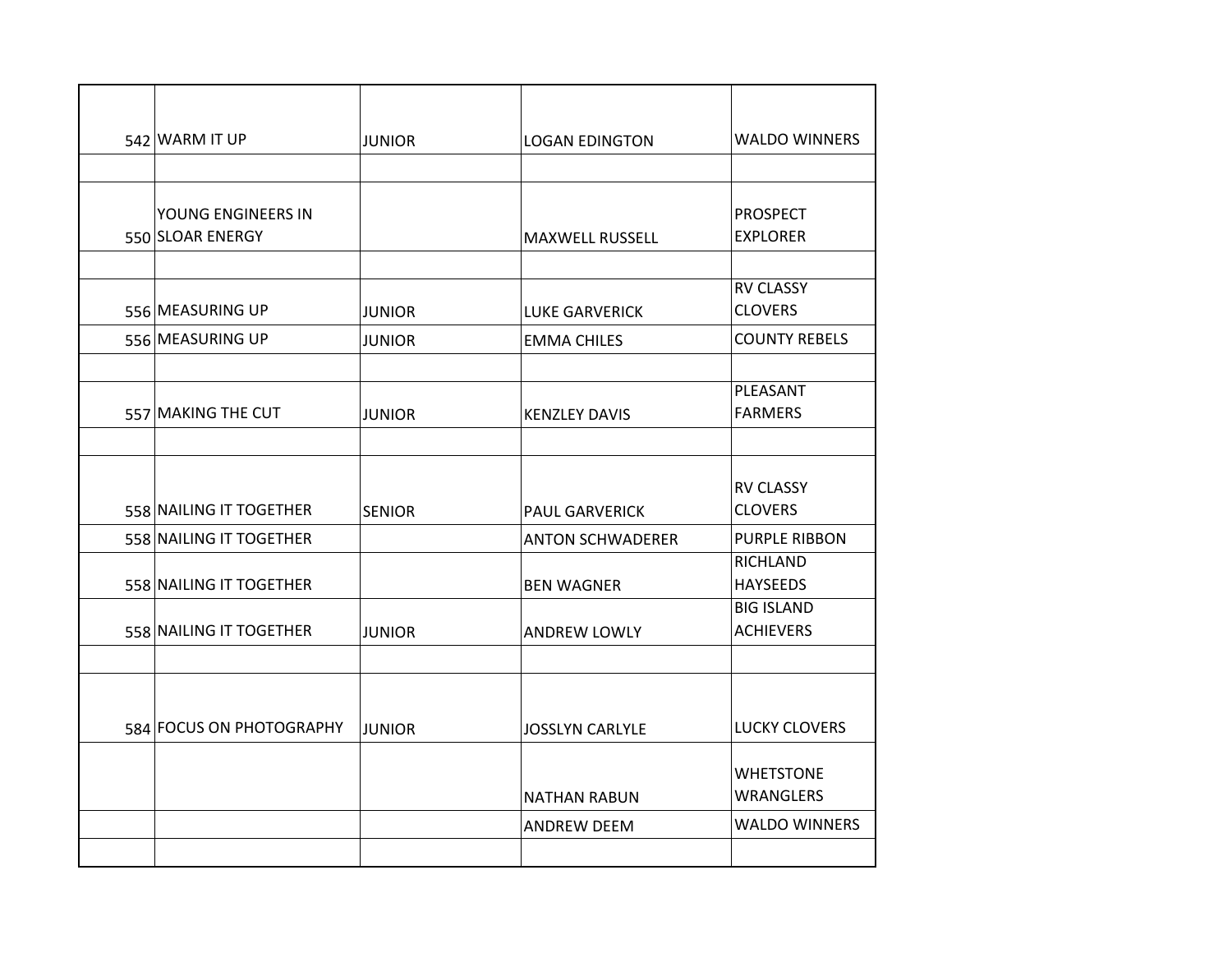|                           |               |                       | <b>RV CLASSY</b>      |
|---------------------------|---------------|-----------------------|-----------------------|
| 585 CONTROLLING THE IMAGE |               | <b>PAUL GARVERICK</b> | <b>CLOVERS</b>        |
|                           |               |                       | <b>BIG ISLAND</b>     |
| 585 CONTROLLING THE IMAGE |               | <b>VICTORIA LOWRY</b> | <b>ACHIEVERS</b>      |
|                           |               |                       |                       |
|                           |               |                       |                       |
| 586 MASTERING PHOTOGRAPHY |               | <b>BEKAH MUSELIN</b>  | <b>TEAM AWESOME</b>   |
|                           |               |                       |                       |
|                           |               |                       | <b>GREEN CAMP</b>     |
| 588 THE WRITER IN YOU     |               | <b>MONICA DUTTON</b>  | <b>SHAMROCKS</b>      |
|                           |               |                       | <b>BIG ISLAND</b>     |
| 588 THE WRITER IN YOU     |               | <b>MADALYNN HEY</b>   | <b>ACHIEVERS</b>      |
| 588 THE WRITER IN YOU     |               | <b>ALEA FRENCH</b>    | <b>RV CHALLENGERS</b> |
|                           |               |                       |                       |
|                           |               |                       |                       |
| 592 GET STARTED IN ART    | <b>JUNIOR</b> | <b>JILLIAN CASEY</b>  | <b>KREATIVE KIDS</b>  |
|                           |               |                       |                       |
|                           |               |                       | <b>RICHLAND</b>       |
| 592 GET STARTED IN ART    | JUNIOR        | <b>OLIVIA STRINE</b>  | <b>HAYSEEDS</b>       |
|                           |               |                       | <b>PROPSECT</b>       |
| 592 GET STARTED IN ART    | <b>JUNIOR</b> | <b>KATE APT</b>       | <b>EXPLORERS</b>      |
|                           |               |                       |                       |
| 592 GET STARTED IN ART    | <b>SENIOR</b> | <b>CARLA DIAMOND</b>  | <b>RV CHALLENGERS</b> |
| 592 GET STARTED IN ART    | <b>SENIOR</b> | <b>JENNA WATTERS</b>  | <b>DUSTY TAILS</b>    |
|                           |               |                       |                       |
|                           |               |                       |                       |
| 611 EXPLORE THE OUTDOORS  |               | <b>ANDREW DEEM</b>    | <b>WALDO WINNERS</b>  |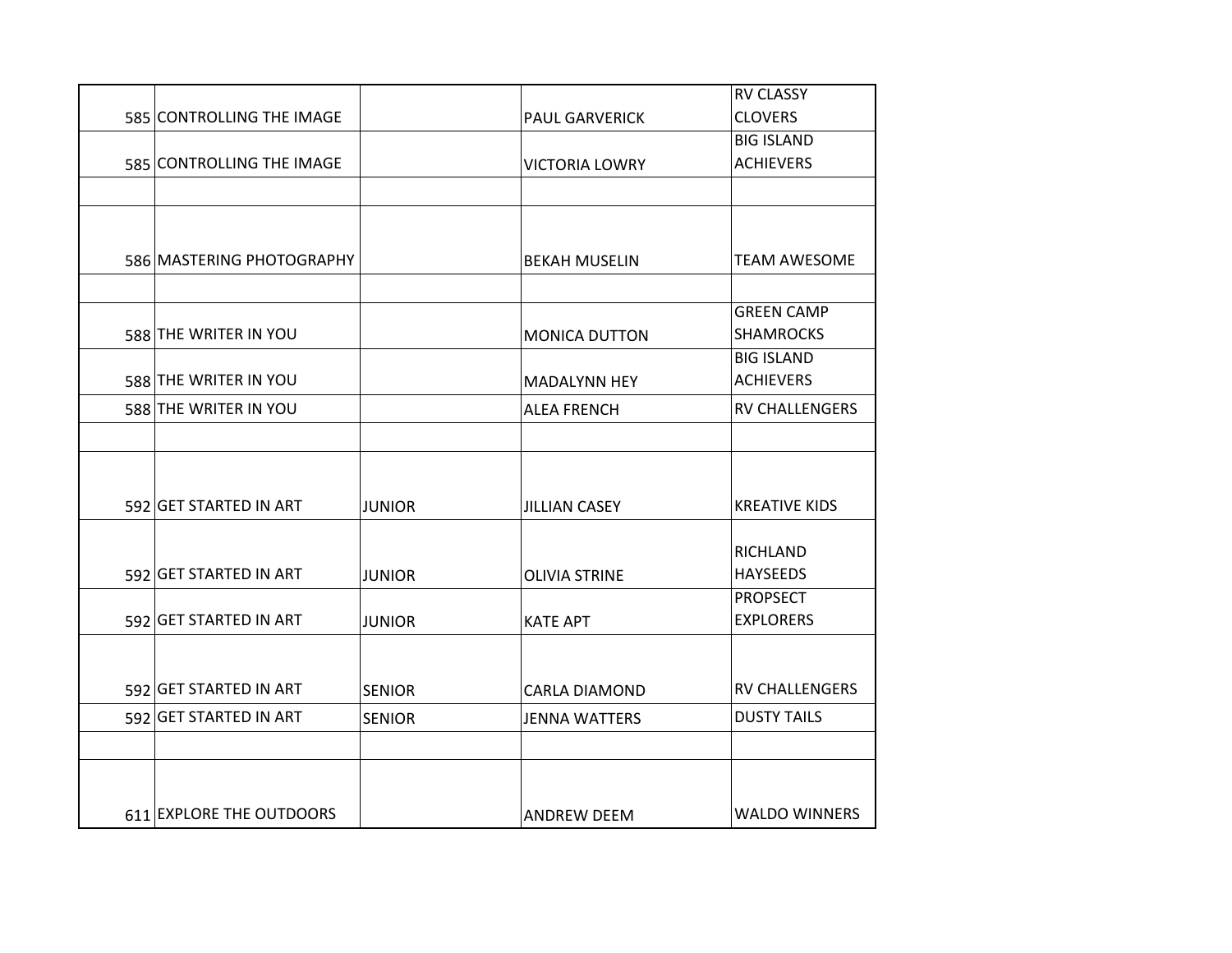| 611 EXPLORE THE OUTDOORS                | <b>AUSTIN ROSSMAN</b>  | <b>FIRE SHAMROCKS</b> |
|-----------------------------------------|------------------------|-----------------------|
|                                         |                        |                       |
|                                         |                        | <b>RV CLASSY</b>      |
| 612 GEOLOGY; CAN YOU DIG IT?            | <b>CHLOE AIKEN</b>     | <b>CLOVERS</b>        |
|                                         |                        | <b>GREEN CAMP</b>     |
| 612 GEOLOGY; CAN YOU DIG IT?            | <b>ADRIAN STARCHER</b> | <b>SHAMROCKS</b>      |
|                                         |                        |                       |
| 612 GEOLOGY; CAN YOU DIG IT?            | <b>CHARLEE ETGEN</b>   | <b>WRANGLERS</b>      |
|                                         |                        |                       |
|                                         |                        | <b>WHETSTONE</b>      |
| 620 WHY TREE MATTERS                    | <b>ZIPPORAH ATLEE</b>  | <b>WRANGLERS</b>      |
|                                         |                        |                       |
| <b>OUTDOOR</b>                          |                        |                       |
| ADVENTURER: BEGINNING                   |                        | <b>BIG ISLAND</b>     |
| 623 FISHING                             | <b>KOLIN NEVILLE</b>   | <b>ACHIEVERS</b>      |
| <b>OUTDOOR</b>                          |                        |                       |
| ADVENTURER: BEGINNING                   |                        |                       |
| 623 FISHING                             | <b>MAYCEE MUSELIN</b>  | <b>FARM-N-FRIENDS</b> |
| <b>OUTDOOR</b><br>ADVENTURER: BEGINNING |                        | <b>PROSPECT</b>       |
| 623 FISHING                             | <b>ELIZABETH APT</b>   | <b>EXPLORERS</b>      |
|                                         |                        |                       |
|                                         |                        |                       |
|                                         |                        | <b>BLUE RIBBON</b>    |
| 630 SAFE USE OF GUNS                    | <b>ERIC NOLTING</b>    | <b>ACHIEVERS</b>      |
|                                         |                        | <b>BLUE RIBBON</b>    |
| 630 SAFE USE OF GUNS                    | <b>ELIJIAH WEBER</b>   | <b>ACHIEVERS</b>      |
| 630 SAFE USE OF GUNS                    | <b>HUNTER VITARO</b>   | <b>WRANGLERS</b>      |
|                                         |                        |                       |
|                                         |                        |                       |